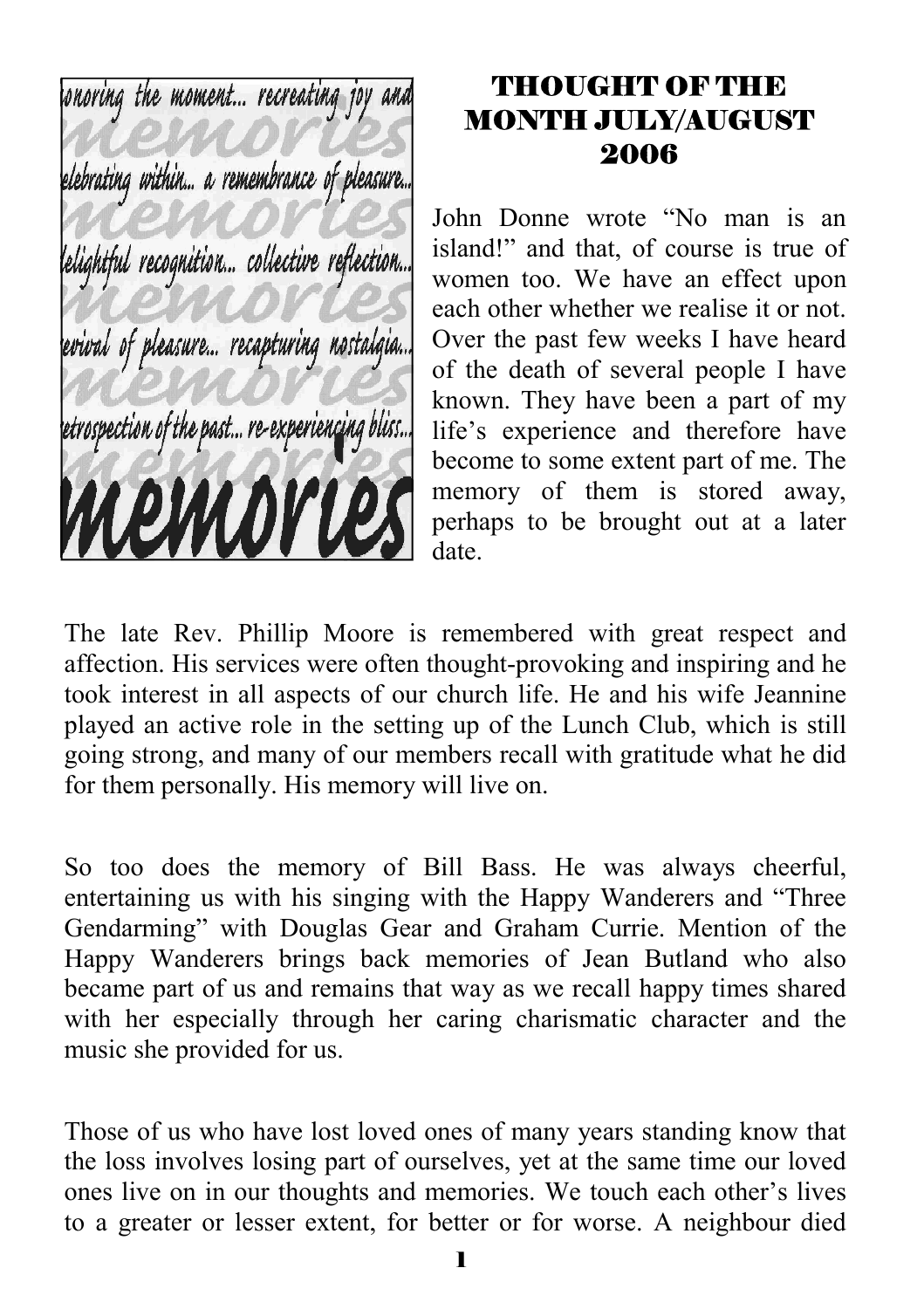recently, a sweet, unpretentious soul. I did not know her intimately, but she always greeted me with a smile and a friendly word. So there's someone else who had an influence on me.

Others have an influence on us and we have an influence on others. we inter-react and when we pass on from this world we leave something of ourselves in the hearts and memories of many other people. How will those we have dealings with remember you and me?

No wonder that so much of Jesus' teaching emphasises the importance of our relationships with other people!

*Bill Cox* 

## $<\hspace{-2.5mm}0\hspace{-2.5mm}>\hspace{2.5mm}-$ HOME GROUPS - What, Why and Where?

Early Methodism stressed the importance of class groups and they were a key reason for its growth. It made Methodism special.

#### **What?**

Home Groups – are as the name states, fellowship groups that meet in people's homes! We usually will have a topic to look at and discuss, prayers, tea/coffee and a bit of a chat. However, that understates what they can do.

#### **Why?**

Many weekday church meetings are about the organising of church activities. Important though they are, they are not exactly fun and they are rarely uplifting. This can leave the main Sunday service as the only time that people look to meeting their spiritual needs. This service is important as it brings the whole church together but it cannot do everything.

Some things you can get out of a house group:

• Fellowship and friendship – it is difficult, especially if you are new, to get to know other people in a church service. A home group can break down the isolation that can exist in a large formal group. A home group can create a supportive circle of friends.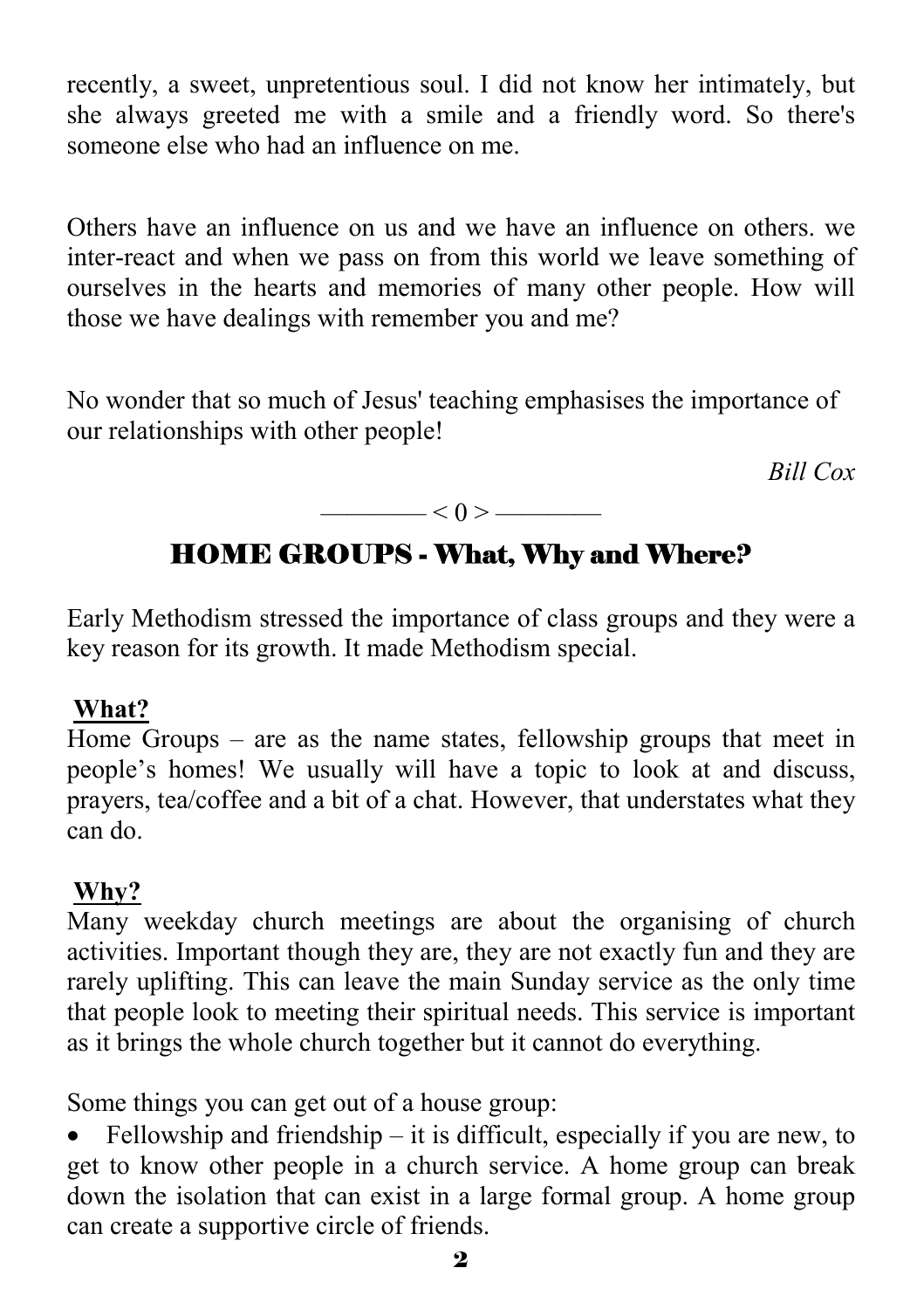• A chance to discuss and talk through issues, at length if need be, that interest you. Some of them can be on matters of faith, some about our church and sometimes other issues particularly relevant to you. Naturally, anything said is kept confidential.

• Exploration of our faith – it is very rewarding to deepen our understanding. However it is done at your own pace, with gentle encouragement and through shared experience and knowledge.

• Prayer – a chance to get closer to God with the issues that concern you.

*HAVE FUN!* 

Home groups should not be tedious. It should be something that you look forward to. In addition to the regular meetings, we also have social events such as a shared meal.

#### **Where?**

There are three home groups at the moment, meeting at

 Fred and Doreen Warren – 17 Woodville Road Tim and Caroline Johnson - 27 Grand Drive, Raynes Park Jane Smith - 183 Pembury Avenue, Worcester Park

Come and see any of the people named above about joining a home group. You will be made very welcome.

*Tim Johnson* 

 $\leq 0$  >  $\leq$ 

"God calls us not to solitary sainthood but to fellowship in a company of committed men."

*David Schuller* 

## Prayers travel faster when said in unison *A Latin Proverb*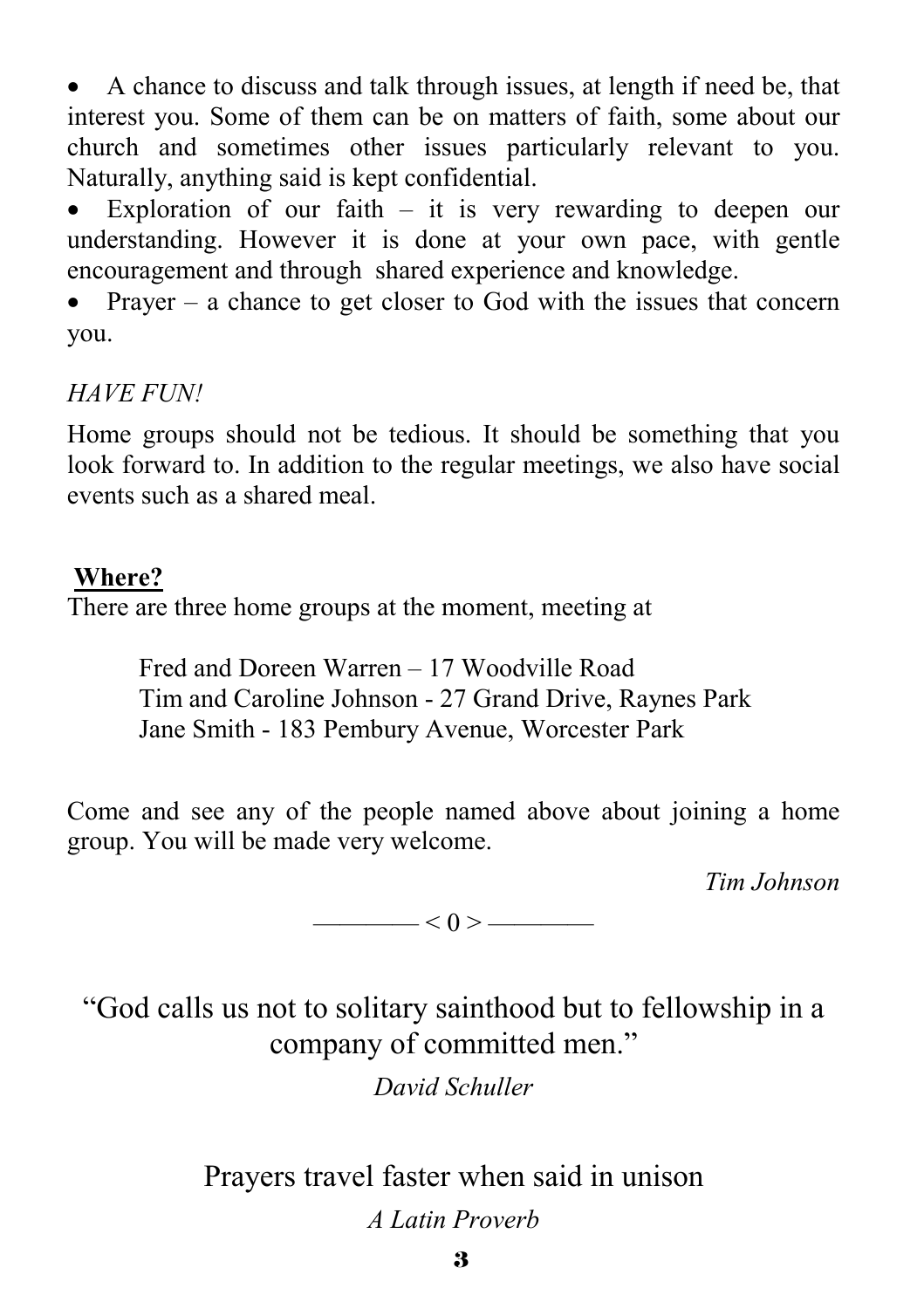## PENTECOST ~ "THE DAY THE SPIRIT CAME" AN ECUMENICAL GATHERING



John Innes gardens, Mostyn Road, 11th June 2006, saw a gathering of folk from our Ecumenical Sharing Area, namely Martin Way Methodist, St James and St Mary's C of E, St John Fisher and Merton (Wimbledon Chase) Baptist Church. This year about 80 people gathered at the Band Stand for this shared worship. The service was led by Rev Tom Kavanagh and the readings and prayers were shared by members of the Ecumenical team and the clergy. Our Bob Hamblin preached the address and members of Martin Way Band supplied the music for the songs. Once more another Sunday blessed by a beautiful afternoon and as an Ecumenical group that meet only on special occasions I think the sharing of the Peace is always special.

At the end of the service, before the final closing, the Rev Tom paid a moving and lovely tribute to Bob and Janet Hamblin for all they've done in this area and the circuit that has benefited people of all ages and he wished them well in their pending move to Devon.

Sadly this year clashed with a Methodist Church event, but we hope for better planning in 2007. We also plan to extend the invite to other churches next year and then follow the service with a picnic. Why not join us next year and enjoy the fellowship.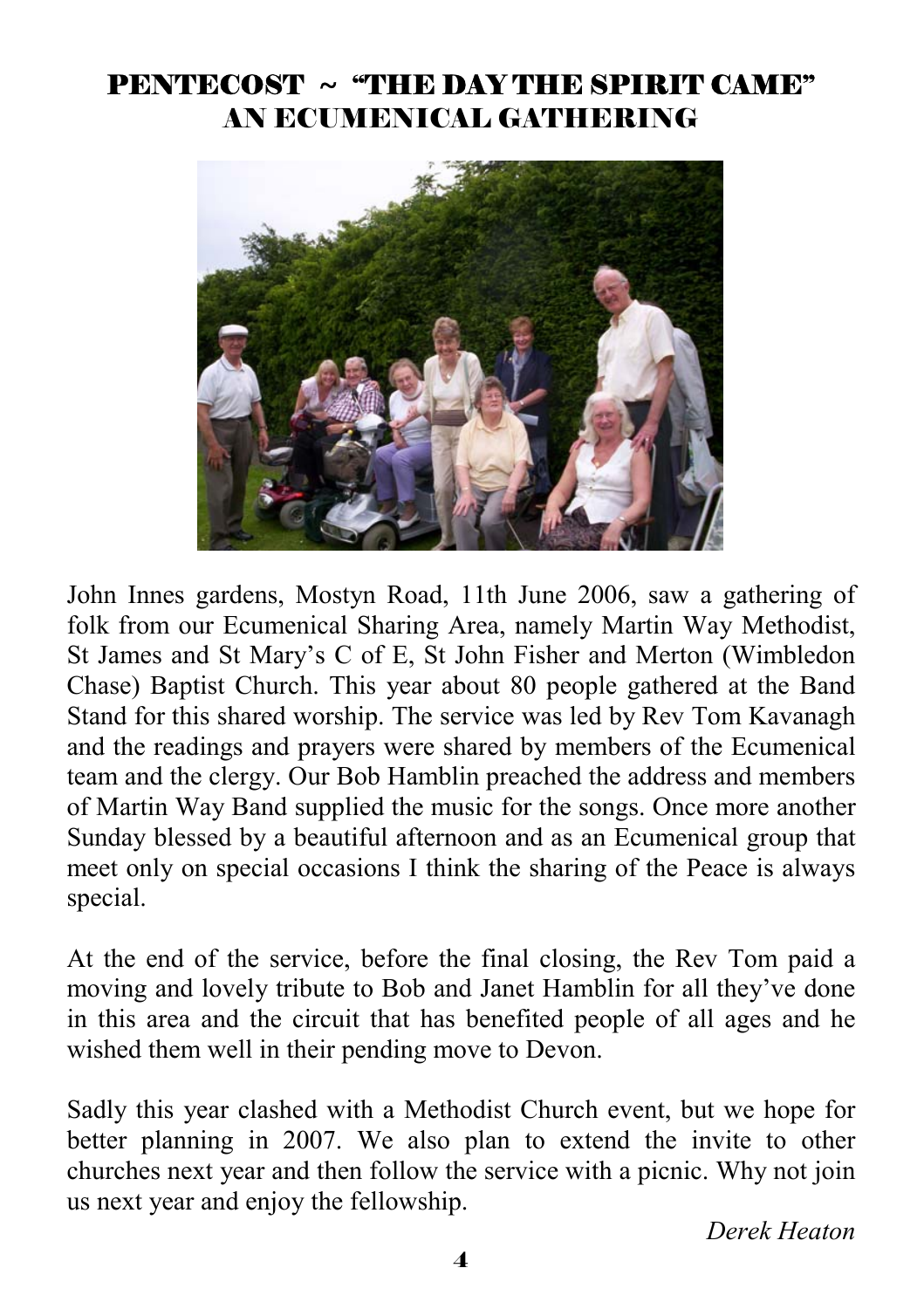## A PARABLE FOR TODAY

*Based on Matthew 13;1-19 and 18-23* 

A new manager was appointed to a football club. The appointment was featured extensively in the press and everyone was encouraged to support the team as it was hoped that they would do well.

Some people, however, were cynical and rejected the manager. They talked amongst themselves and expected the team to perform no better than previously. After all, how can a new leader really change the way a team plays?

Others, although agreeing with it was a good appointment, went to the opening game and a home defeat saw them vowing never to return to watch such rubbish.

Quite a few went to the first few games but soon got tempted away by other attractions or were put off by the cost of following the team.

But the loyal supporters bought season tickets and followed the team resolutely through both good and bad games. They were rewarded when their team reached the Cup Final. As season ticket holders, they were able to get great seats and they celebrated as their team won a victory that will never be forgotten.

Those who refused outright to accept the new manager missed the fact that his coming was good news and didn't give him a chance. Their cynicism destroyed their judgement.

Those who attended the first match had accepted that the coming of the manager was good news but as soon as something didn't quite go as they hoped, the commitment disappeared.

Those that went to the first few matches but then found other things to do were just fair-weather supporters. They claimed to be supporters when the team was doing well but weren't supportive when the results went badly.

The season ticket holders on the other hand were committed to their team through rain and shine. They put the team first and were grateful to the manager for the results he got out of the team. For them, the final victory celebrations will last forever.

Taken from 'Street Parables', a book by Keith Tondeur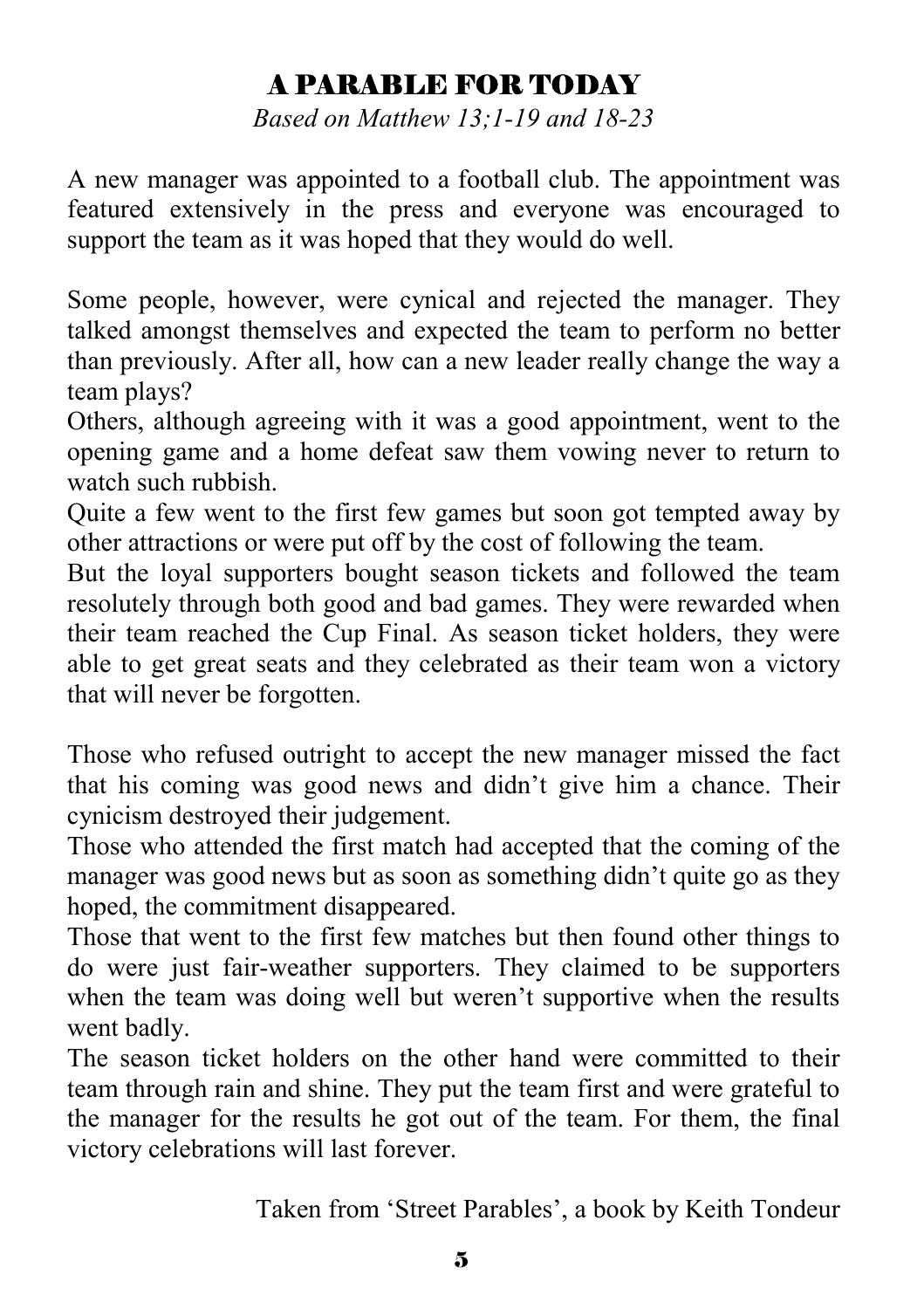#### IN MEMORY OF BILL BASS

Our father, Bill, died peacefully on Thursday, 15th June, having recently celebrated his 94th birthday, at the nursing home near Maidenhead to which he moved earlier in the year. He enjoyed receiving the Newsletter and hearing about Martin Way. He is



now reunited with Ivy, who died almost three years ago. His funeral was at Easthampstead Crematorium in Wokingham on 28th June.

*Jennifer and Barbara* 

 $- < 0 > -$ 

I first met Bill in November 1964 when this tall friendly gentleman came up to me on my first ever visit to Martin Way Methodist Church and made me feel welcome. His first words were to encourage me to come again in the new University term and perhaps join the choir. This was typical of Bill. His warmth and friendliness were immediate and much appreciated by this 'stranger' from the north. He and Ivy helped bring Valerie and I together through a subsequent visit to an overseas missions rally in London. During the coming years our friendship blossomed within the church choir. Bill remained faithful to this for decades. His favourite solo was 'Lead Me Lord'.

 Bill had many other responsibilities at Martin Way, Including the Sunday School, Church and Communion Stewardship and being a Class Leader and Property Steward. Indeed, he held most offices over half a century of faithful and active service at Martin Way. In addition he prepared the newsletter for many years and was a member of the gardening team. He would often offer lifts in his 'yellow peril' car to anyone in need and visit the sick regularly. He was a real pillar of the church and we were proud to be his friends. He sang with great energy in the Choir, the Men's Choir, Happy Wanderers and the West Barnes Singers, renewing his interest in G&S from earlier years when he was in an opera group. He had other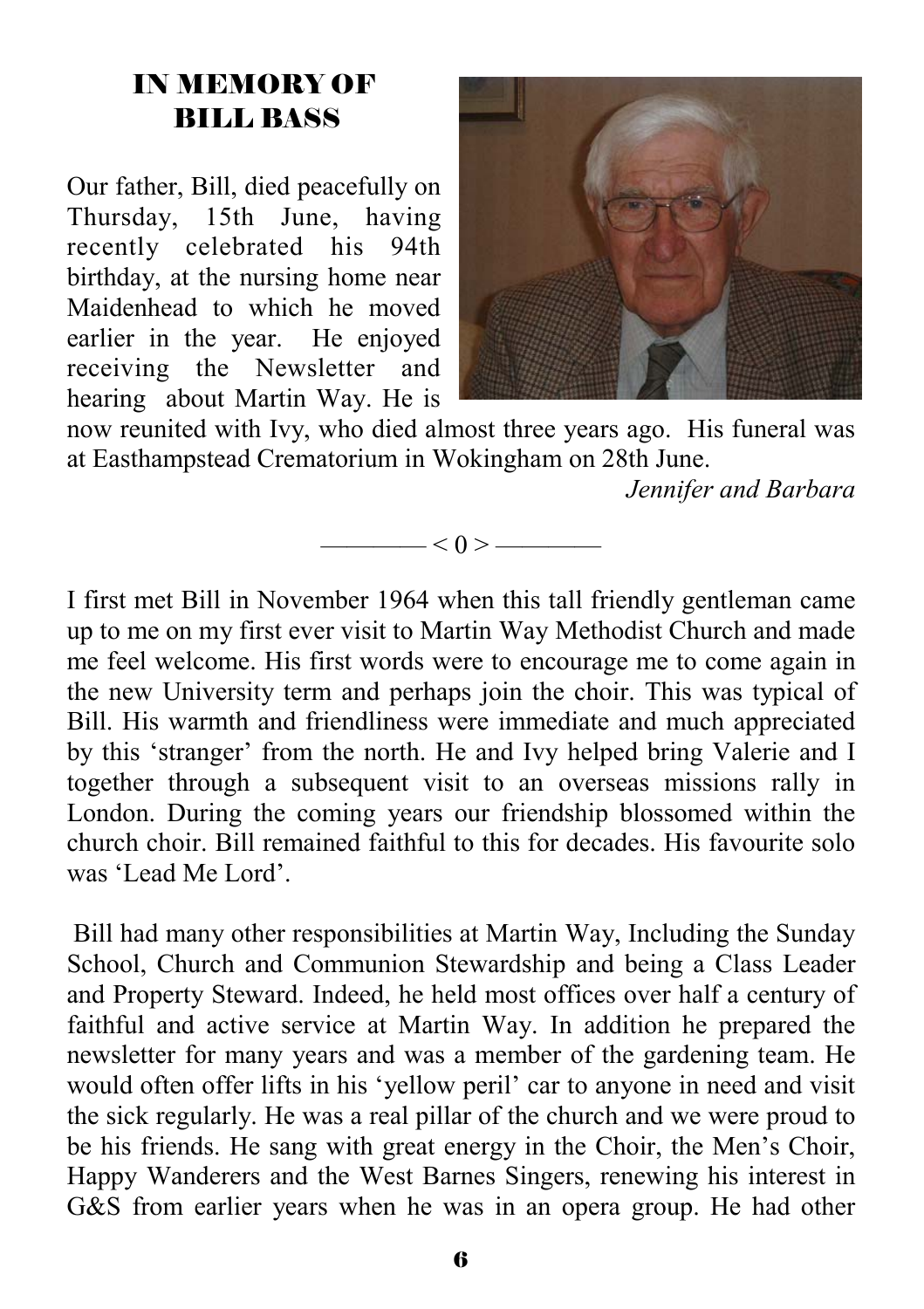talents too, in bowls and in membership of Merton Arts Society. He was also green-fingered and his greenhouse grapes were a treat. Even the local trees greeted him occasionally by knocking off his hat as he walked underneath them.

 It was his humanity (and his jokes) that endeared him to us all. He and Ivy were a formidable team until an operation and ill health left Bill unable to look after himself. With sadness, but great wisdom, Ivy decided that they should both go into the Methodist Home in Wallington. When Ivy died, Bill was left alone. His dignity and fortitude were an inspiration. He struggled on in spite of deafness, poor sight and co-ordination difficulties. He loved to have visitors and of course Jennifer and Barbara and family. He remained very alert in spite of his loneliness and loved to listen to music on tapes of the concerts he had taken part in. Last year he moved to a Nursing home to be nearer to his family.

 My fondest memories, which I will treasure all my days, include his singing of 'Grandfather's Clock', 'Isle of Capri' and 'the Hippopotamus Song', all from memory at the age of ninety, while travelling around Wallington in a wheelchair! His 'Carol Singers' song at Christmas years ago, has never been bettered. We shall all miss him dearly as a kindred spirit, who brightened our lives and was always there when needed.

God Bless you, Bill.

 *Valerie and Graham Currie* 

 $<$  0  $>$   $-$ 

"The final heartbeat for the Christian is not the mysterious conclusion to a meaningless existence. It is, rather, the grand beginning to a life that will never end." *James Dobson* 

"God does not intend us all to be rich or powerful or great, but He does intend us all to be friends." *Ralph Waldo Emerson*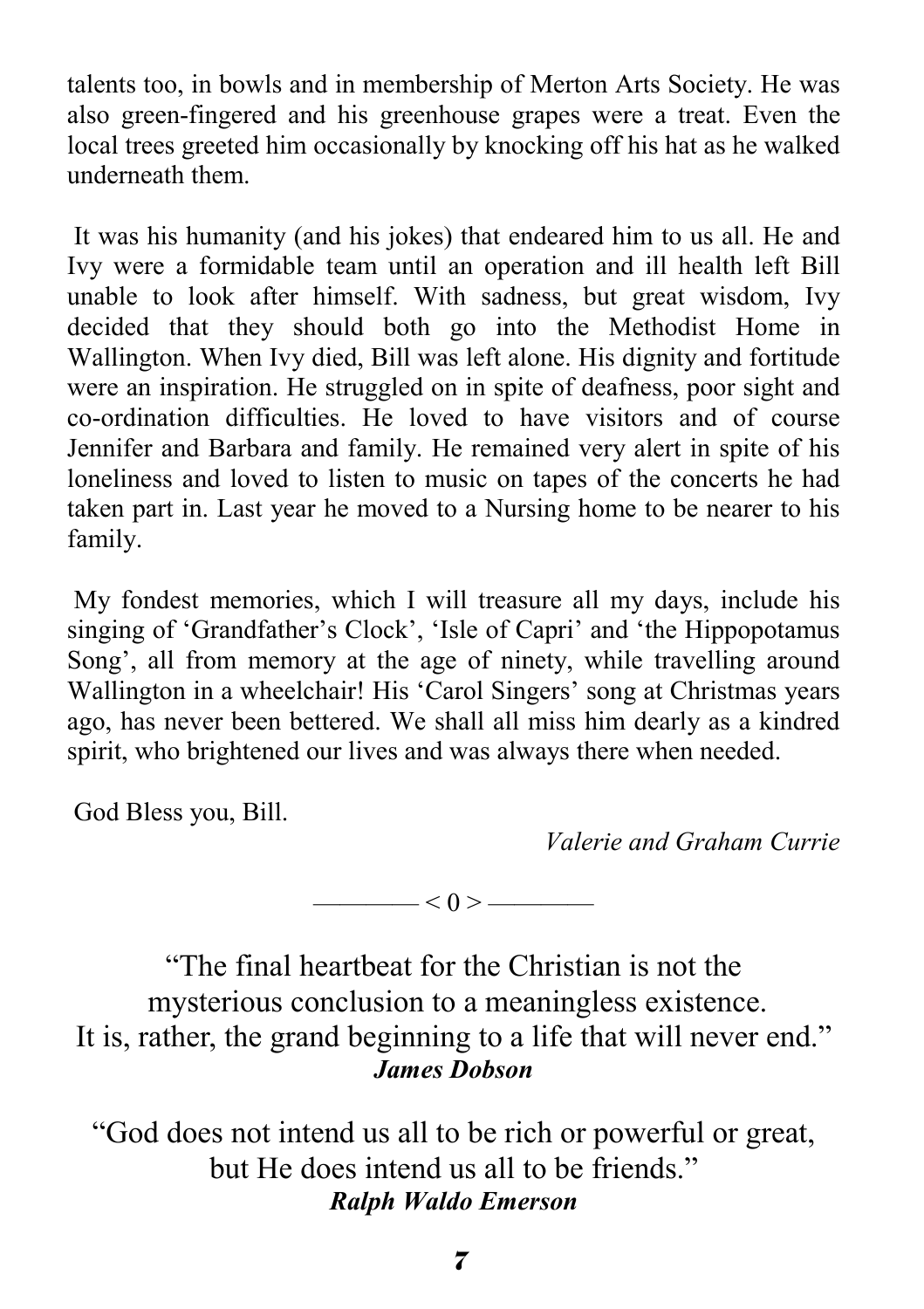### PUZZLE CORNER 1

As Summer is here we have more puzzles and colouring pictures for you!

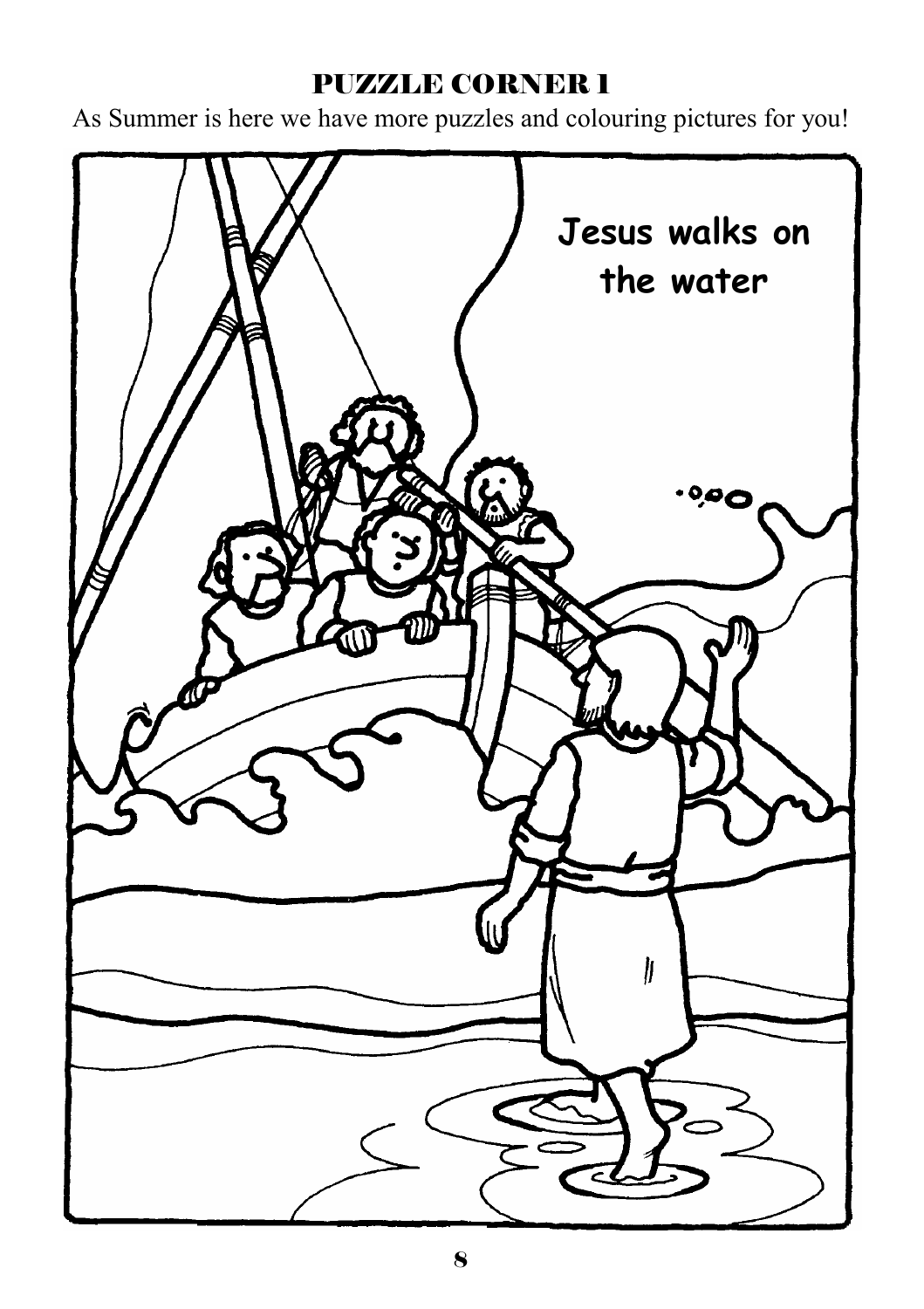## PUZZLE CORNER 2

Bible themed crossword based on Mark Chapter 5 (NIV)



#### **Across**

- **2** Where did the evil spirit go to on leaving the man?
- **5** How did Jesus leave the region where the evil spirit man lived?
- **7** What are the ten cities?
- **8** Who was the synagogue ruler?
- **9** How many years had the woman suffered from bleeding?
- **10** What did Jesus say had cured the bleeding woman?

#### **Down**

- **1** What was the man with an evil spirit?
- **3** What region was across the lake?
- **4** How did the pigs die?
- **6** How did Jesus address the little girl?  $(7,4)$
- **7** What relative of the synagogue ruler was ill?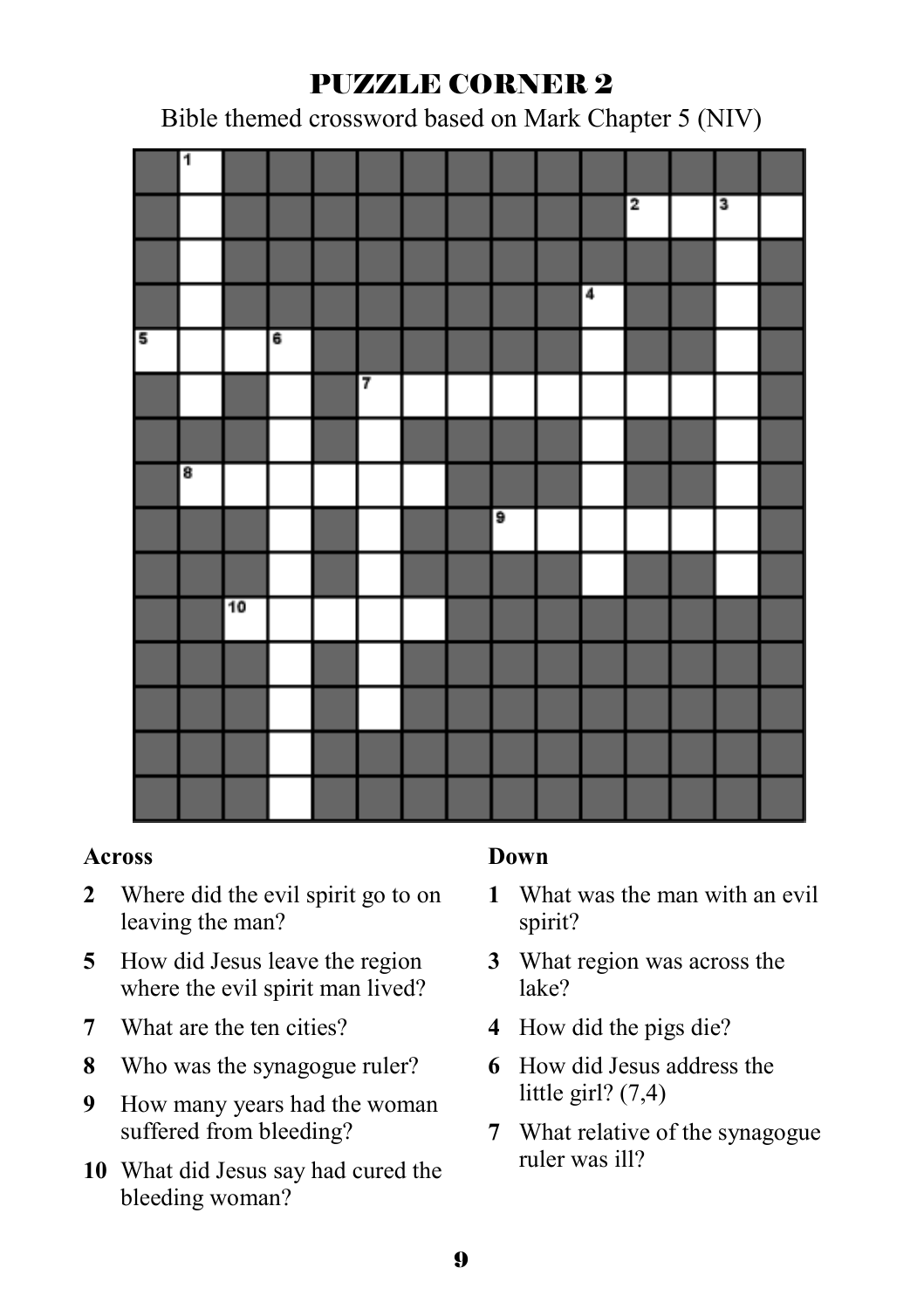## PUZZLE CORNER 3

And something for the Sudoku fans

|   |   |                |   |   |                | 8 | 3 | <b>Sudoku Rules</b>               |
|---|---|----------------|---|---|----------------|---|---|-----------------------------------|
|   |   |                |   |   |                |   |   | Each 3 x3 box,                    |
| 8 |   |                |   |   | $\overline{2}$ |   |   | each row and<br>each column must  |
|   |   |                |   |   |                | 6 |   | contain all the<br>numbers 1 to 9 |
|   | 5 | $\overline{2}$ |   |   | 9              | 3 |   |                                   |
|   | 3 |                |   | ჩ |                |   |   |                                   |
|   |   |                | 6 |   |                | 5 | 9 |                                   |
| 5 |   |                |   | 3 |                |   |   |                                   |
|   | Q |                |   |   |                |   |   | <b>EASY</b>                       |

|             | 6 |   |                | ↿ |   | 3              |   | 9 |                |
|-------------|---|---|----------------|---|---|----------------|---|---|----------------|
| <b>HARD</b> |   |   |                |   |   | 5              |   |   |                |
|             |   |   | 3              |   | 9 |                |   |   |                |
|             |   |   | 6              |   |   | $\overline{7}$ | 8 |   |                |
|             | 8 |   |                |   |   |                |   |   |                |
|             |   |   | $\overline{2}$ | 5 |   |                | ◀ |   | $\frac{3}{6}$  |
|             |   |   |                |   | 6 |                | 4 | 8 |                |
|             | 9 |   |                |   |   |                |   |   |                |
|             |   | 6 |                | 8 |   | 9              |   |   | 2 <sup>1</sup> |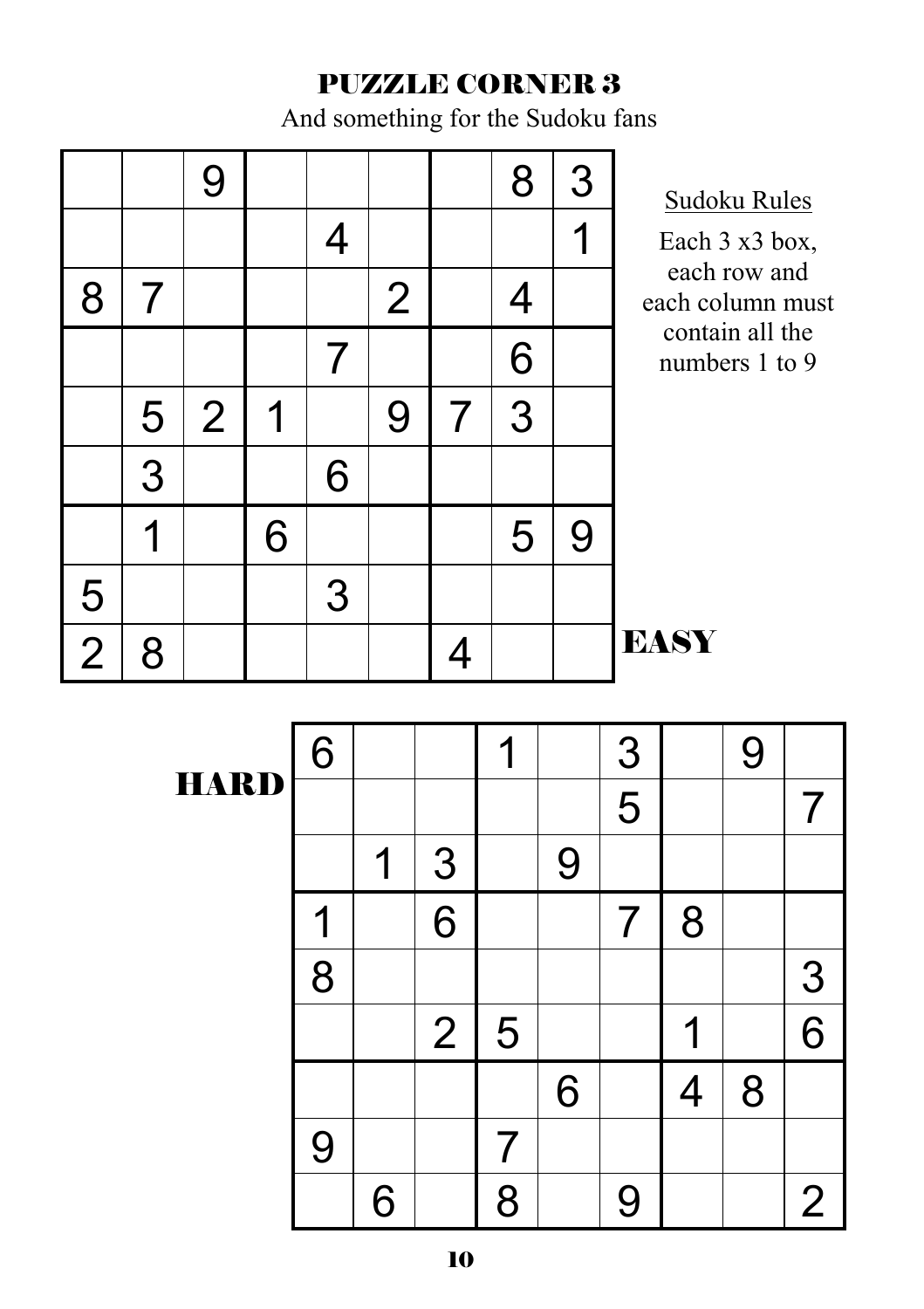#### WORLD MISSION CONFERENCE



Methodist for World Mission (MWM**)** is the name for a fellowship of lay people within Methodism committed to the world mission of Jesus Christ. It celebrates diversity and promotes mutual partnership between people of different cultures and ages from all parts of the world who are rooted in the Christian faith.

From the 2nd-4th June I had the privilege of attending the **World Mission Conference** in The Hayes, Swanwick, a beautiful venue in the heart of Derbyshire. The theme was 'Reinventing the Wheel'. As there are many models and expressions of God's mission in the world today, the Conference aim was to bring together a diverse range of people-in-mission, swap stories and strategies, break down stereotypes, seek the Holy Spirit's guidance and learn to appreciate and challenge one another.

It was fascinating to hear varying stories from all over the globe, how some missionaries work with limited resources and in difficult situations. Most of them expressed a love for the people and the country to which they were called, felt that they are where God has placed them and although they found the work challenging at times, said that they would not have it any other way. Each session started with prayer from a different World Church participant and likewise grace before meals was said in different languages.

The Keynote Speakers were The Rev Dr Caroline Wickens and The Revd Canon Dr Graham Kings. Both presentations complemented each other although neither knew beforehand which part of the scriptures they would be expounding. The Rev Dr Caroline Wickens who worked as a Methodist Minister in the UK before joining the United Church of Zambia Theological College as tutor, then St Paul's United Theological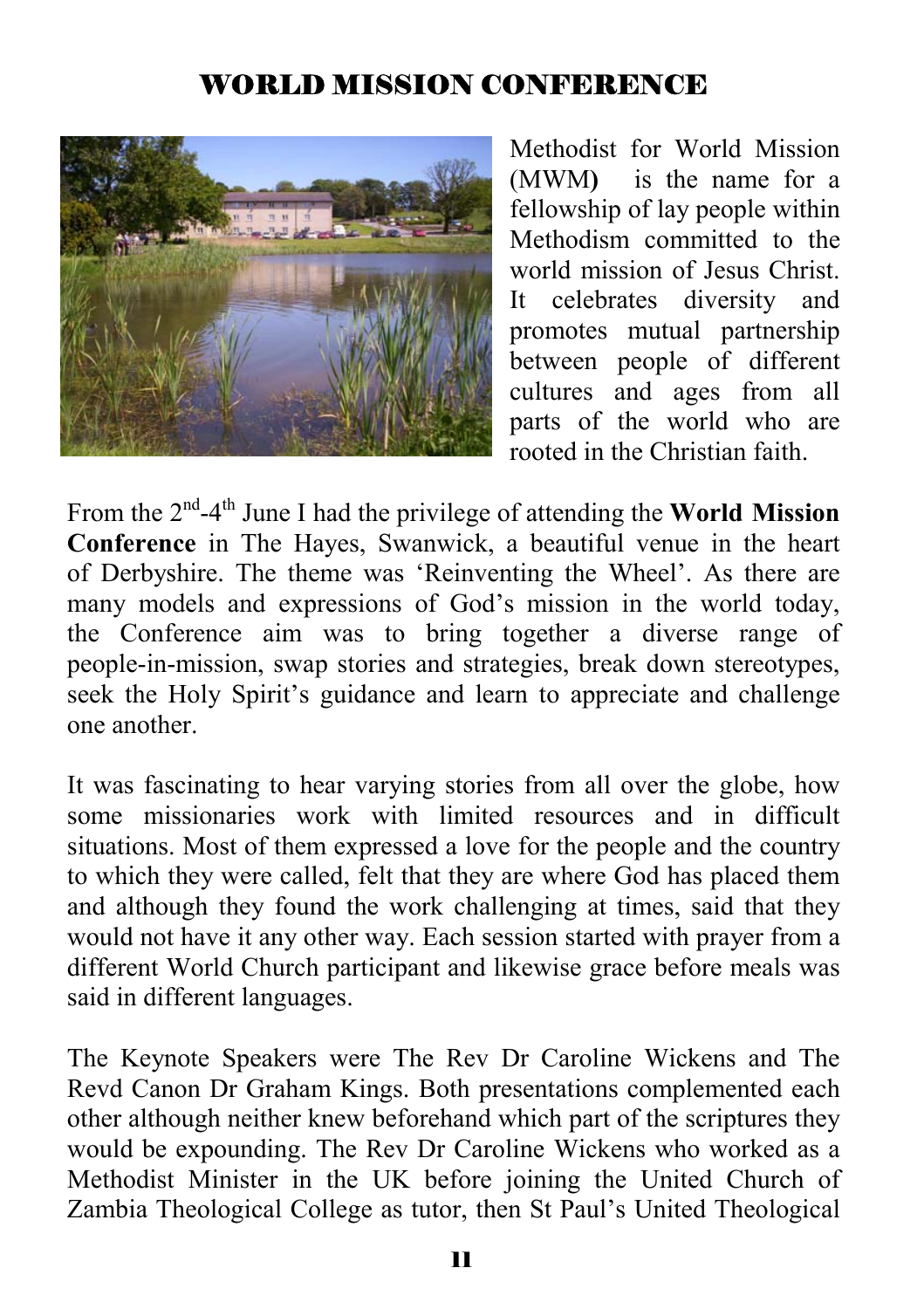College, Kenya. She spoke on the 'Word' and its significance in different parts of the world where people meet, greet and gather. (Acts 2:10). The Revd Canon Dr Graham Kings, Vicar of Islington, previously founding Director of the Henry Martyn Centre for the study of mission and world Christianity in the Cambridge Theological Federation and Vice-Principal of St Andrew's Theological College, Kabare, Kenya led the Plenary session. His discussions of graphic depictions of the 'Word' focused on the many facets of art; including paintings and sculpture which he was able to show on film. As many of the pieces shown were from his own collection, one can only conclude that his Vicarage is an Aladdin's cave of a museum.

It was difficult to choose from the many varied Seminars. I opted for **Baptist Mission Service (BMS World Mission)** although Baptist is a misnomer as there are no denominational ties, and **Christian Outreach Resource Development (CORD**).

BMS provide training for missionary personnel, advocating that the workers visit the country where they are planning to go, to get an idea of the conditions and what to expect before deciding on their mission. BMS match people and their skills to countries, although if people feel called to a specific ministry BMS try to accommodate.

CORD is a Christian charity that for 40 years has been involved in helping to rebuild the lives of individuals and communities damaged by conflict. At the moment 'Aid to the Darfur crisis' is their biggest programme, supporting more than 70,000 Sudanese refugees, who have fled the conflict in neighbouring Sudan, and the local Chadian host community. Life in a refugee camp which was shown on film, is harrowing, overcrowded, lacking in privacy and with nothing to do.

Thomas Brecon's prayer sums up the response to what was a thought provoking and enlightening Conference.

*Give us grace, O Lord, to be not only hearers of the word, but doers also; to be not only lovers of your gospel, but those whose lives are transformed by it; to be not only those who profess our faith, but those whose lives proclaim it, day by day; through Christ our Lord. Amen*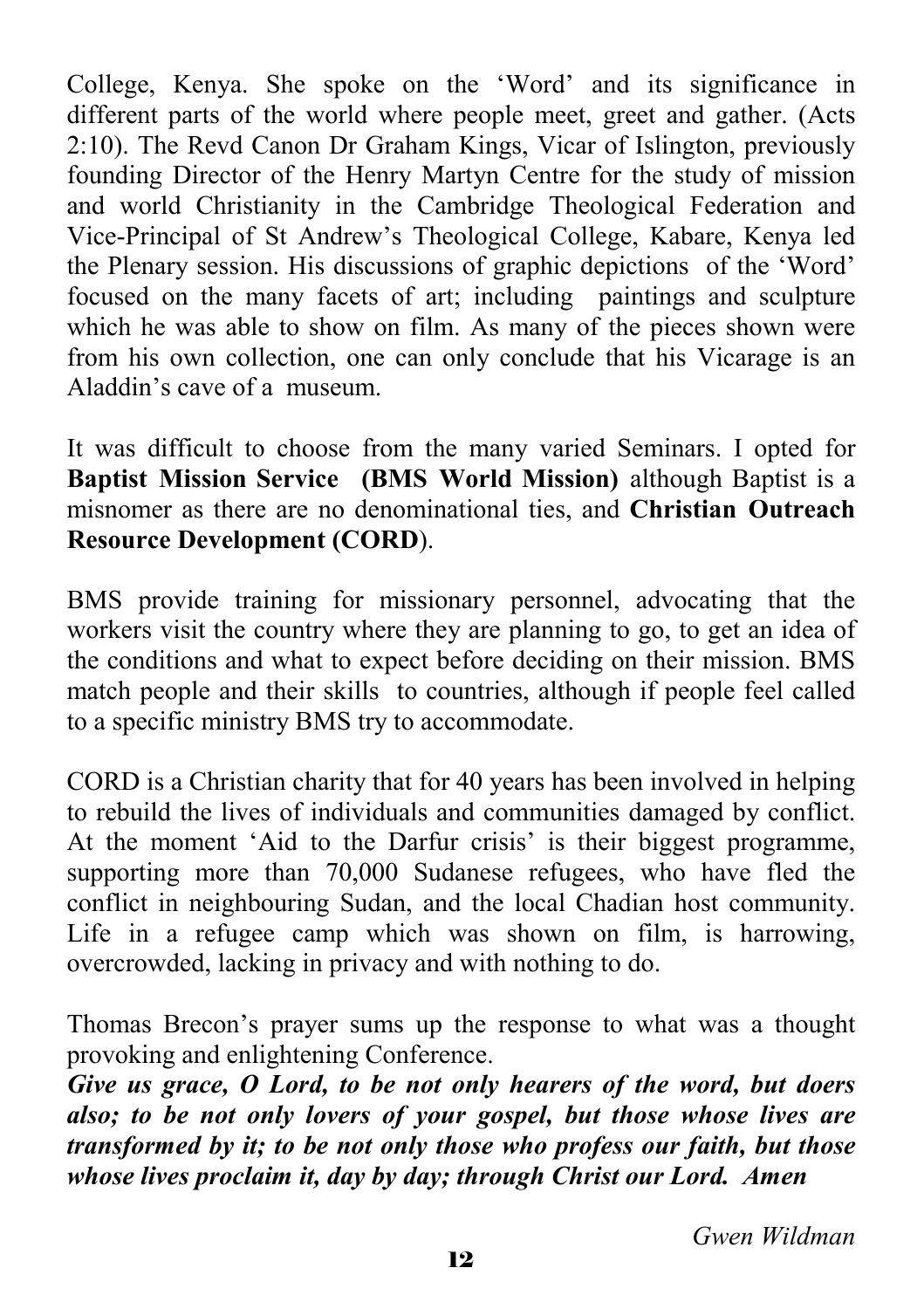

## FAIRTRADE RECIPES A cool drink for Summer

#### Fairtrade Banana and Orange Smoothie

*Makes 2 large glasses.* 

1 large Fairtrade banana juice of 2 Fairtrade oranges (about 150ml) 200ml white grape juice juice of ½ lime (1 tablespoon) 2-3 ice cubes

Put all ingredients in a blender and whiz for approximately one minute until smooth.

Tip: Freeze peeled, chopped bananas and blend straight from frozen in a powerful blender. You will not need the ice cubes and the drink will be ice-cold with a creamy texture.



## **PUZZZLE CORNER** ANSWERS

Solution to the KJV Bible themed Crossword from last month's Newsletter

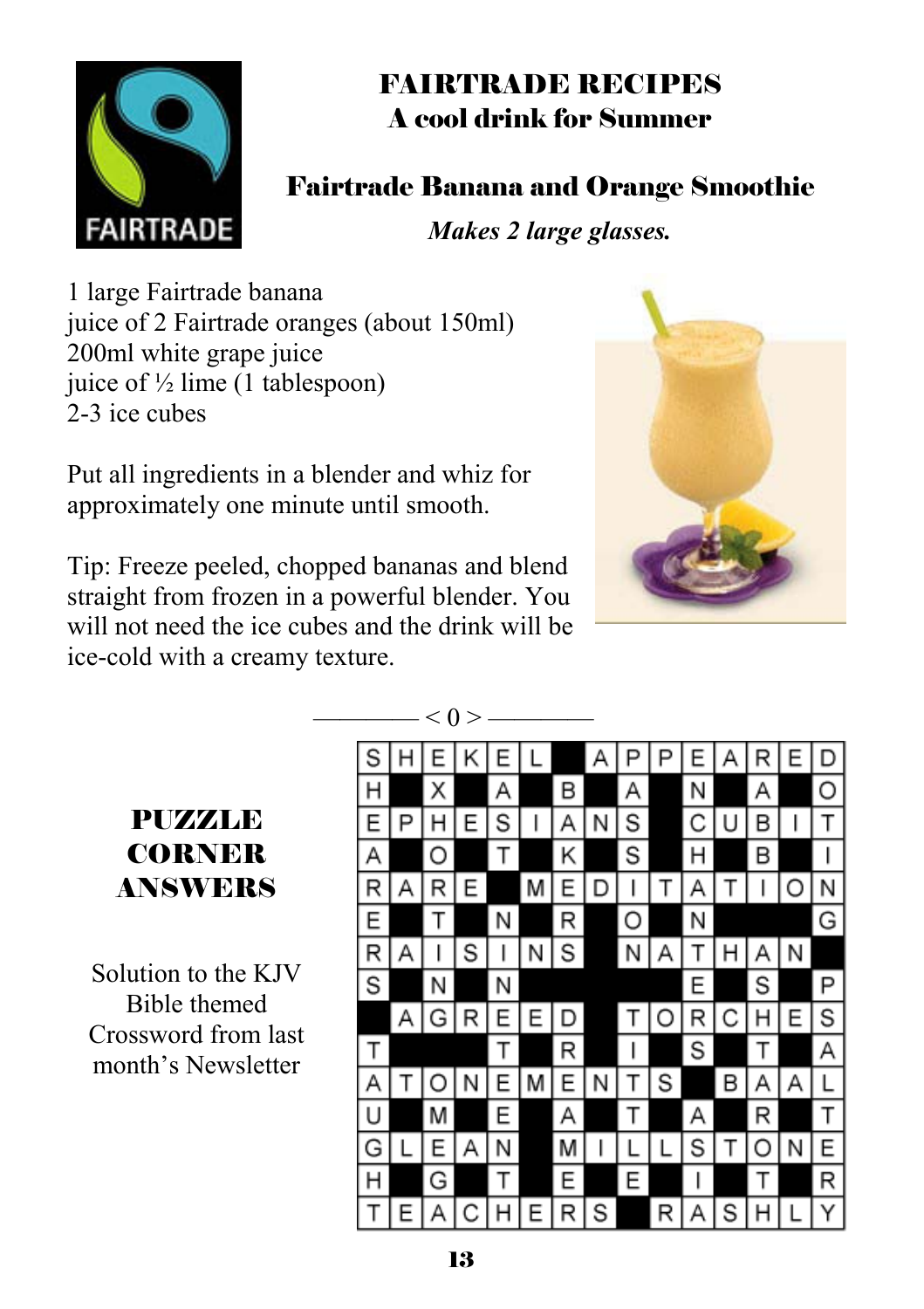# CHURCH DIARY FOR JULY

| Sun      | $\overline{2}$ | $10.30$ am<br>$6.30 \text{ pm}$ | All Age Worship led by Bob & Janet Hamblin<br>Communion Service led by Rev Robert Teasdale |
|----------|----------------|---------------------------------|--------------------------------------------------------------------------------------------|
| Mon      | 3              | 2.45 pm                         | Fellowship                                                                                 |
| Tue      |                | 4 10-12noon                     | Coffee and Chat                                                                            |
|          |                | $8.00 \text{ pm}$               | Time for Prayer                                                                            |
| Sun      | 9              | 10.30 am                        | Communion Service led by Rev Michael Meech                                                 |
| Mon 10   |                | 2.45 pm                         | Fellowship -                                                                               |
| Tue      | 11             | $10-12$ noon                    | Coffee and Chat                                                                            |
|          |                | 8.00 pm                         | Time for Prayer                                                                            |
| Fri      | 14             | $12.30 \text{ pm}$              | Luncheon Club                                                                              |
| Sun      | 16             | 10.30 am                        | Praise Service led by Bob & Janet Hamblin                                                  |
|          |                | $4.30 \text{ pm}$               | Circuit Service at Stoneleigh                                                              |
| Mon $17$ |                | 2.45 pm                         | Fellowship                                                                                 |
| Tue      | 18             | $10-12$ noon                    | Coffee and Chat                                                                            |
|          |                | 7.30 pm                         | Men's Supper Club – Fran Hibbert -<br>Merton Vision: the Guardian Centre                   |
| Sat      | 22             |                                 | Church Summer Camp at Swanage until 29th July                                              |
| Sun $23$ |                | 10.30 am                        | Morning Service led by Rev Barrie Tabraham                                                 |
| Mon 24   |                | 3.45 pm                         | Fellowship                                                                                 |
|          |                | Tue 25 10-12 noon               | Coffee and Chat                                                                            |
|          |                | $8.00 \text{ pm}$               | Time for Prayer                                                                            |
| Weds26   |                | 10.30 am                        | Morning Communion                                                                          |
| Fri      | 28             | $12.30 \text{ pm}$              | Luncheon Club                                                                              |
| Sun $30$ |                | $10.30$ am                      | Morning Service led by Rev Michael Meech                                                   |

*Please refer to the Website (www.martinway.org.uk) or Weekly Notice Sheet for any additional information*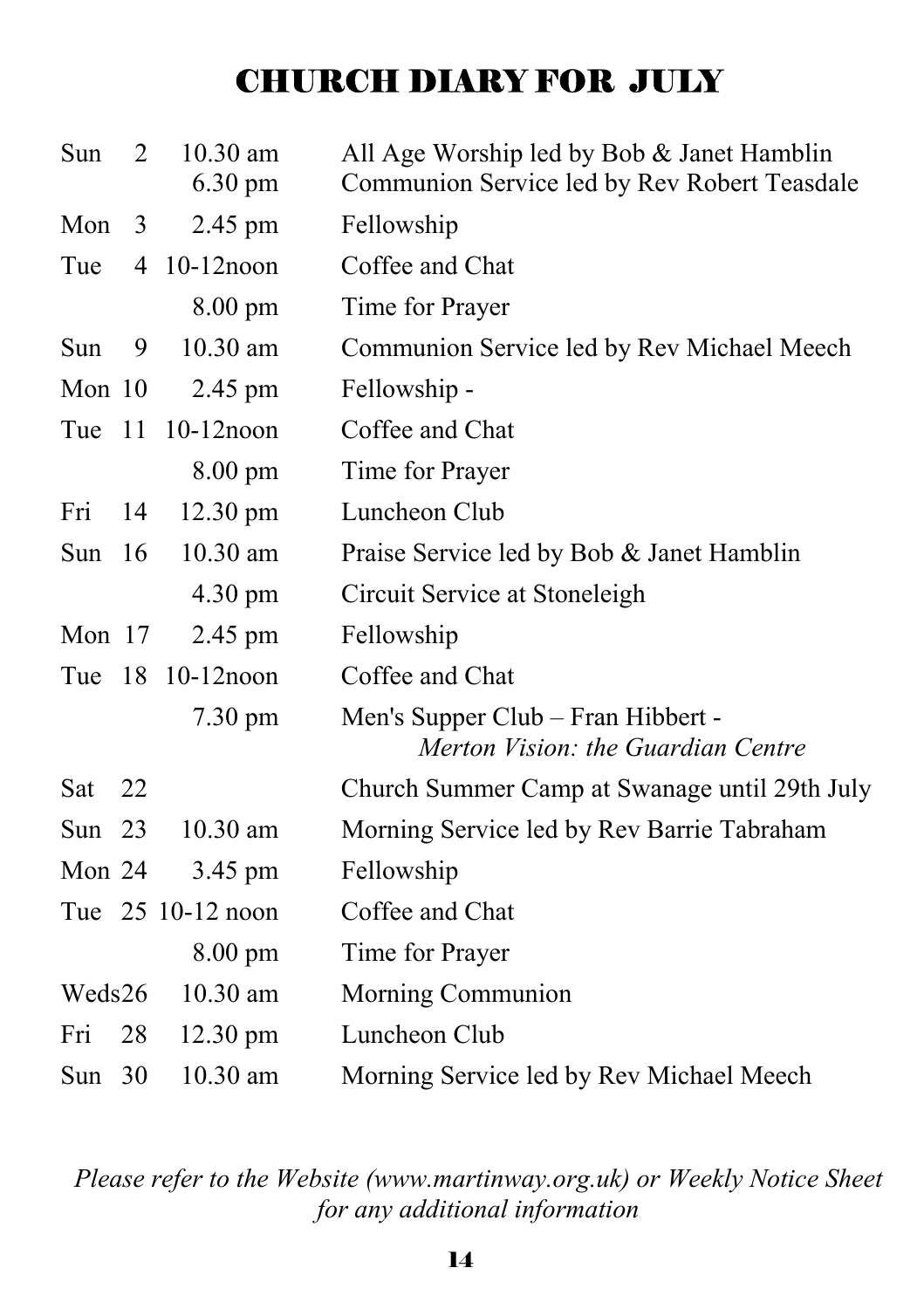# CHURCH DIARY FOR AUGUST

| Sun      | 6 | $10.30$ am        | All Age Worship led by                       |
|----------|---|-------------------|----------------------------------------------|
|          |   |                   | Tony Loft/Dr Arthur Miller                   |
|          |   | $6.30 \text{ pm}$ | Communion Service led by Rev Charlotte Elvey |
| Tue      |   | 8 10-12 noon      | Coffee and Chat                              |
|          |   | $8.00 \text{ pm}$ | Time for Prayer                              |
| Sun $13$ |   | $10.30$ am        | Communion Service led by                     |
|          |   |                   | Rev Barrie Tabraham                          |
|          |   | Tue 15 10-12 noon | Coffee and Chat                              |
|          |   | $8.00 \text{ pm}$ | Time for Prayer                              |
| Sun $20$ |   | 10.30 am          | Morning Service led by Paul Tabraham         |
|          |   | Tue 22 10-12 noon | Coffee and Chat                              |
| Sun $27$ |   | 10.30 am          | Morning Service led by Rev Charlotte Elvey   |
|          |   | $6.30 \text{ pm}$ | Circuit Service at Stoneleigh                |
|          |   | Tue 29 10-12 noon | Coffee and Chat                              |
|          |   | 8.00 pm           | Time for Prayer                              |
| Weds30   |   | $10.30$ am        | Morning Communion                            |

 $\leq 0$  >  $\leq$ 

We wish all of those who celebrate a birthday during these months a very

# *Happy Birthday*

and especially to:

**Jessica Haze on 26th July Emily Bacon on 5th August Rebecca Smith on 11th August**